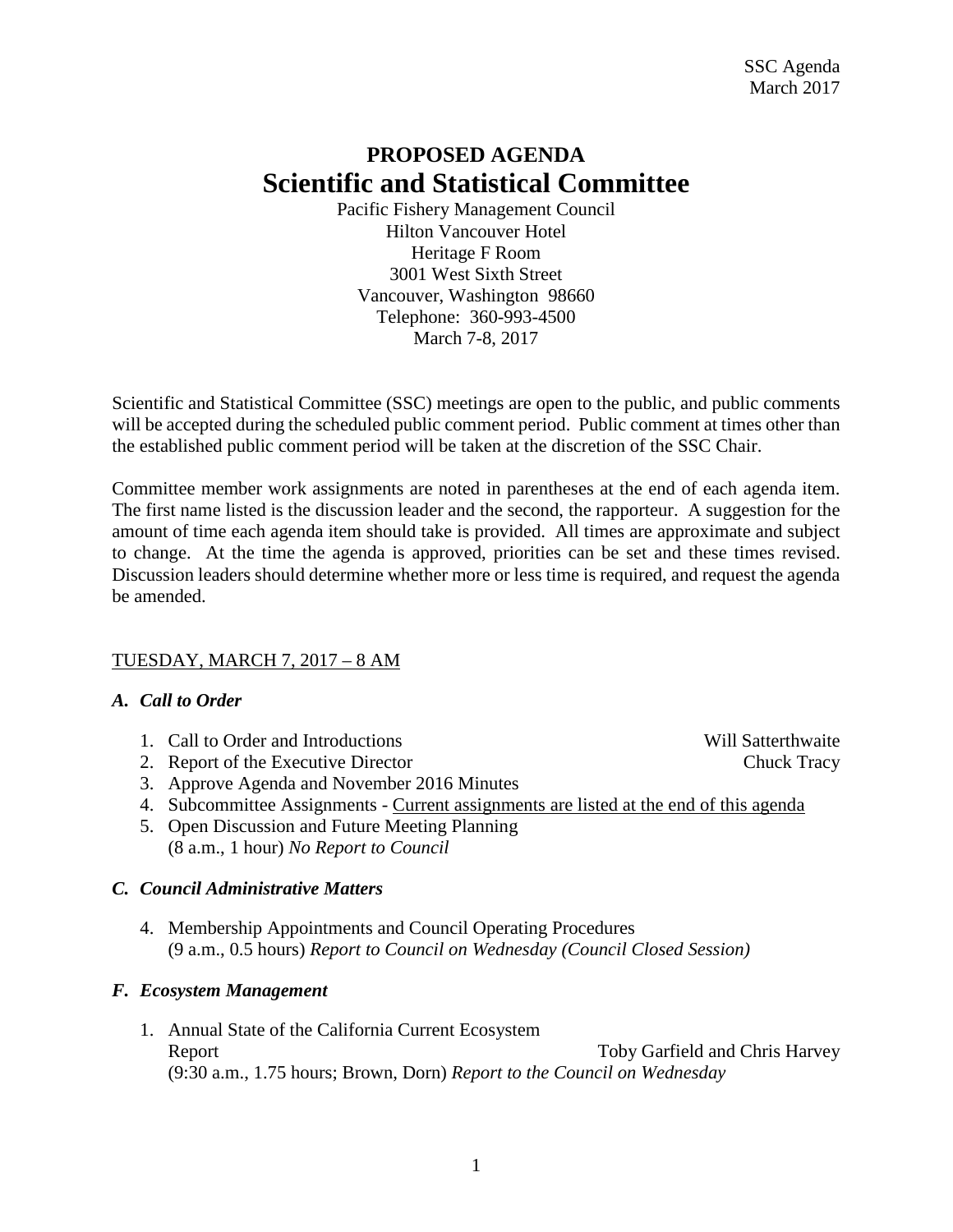#### BREAK (11:15-11:30 a.m.)

2. Sablefish Ecosystem Indicators Melissa Haltuch (11:30 a.m., 1 hour; Tsou, Piner) *Report to the Council on Wednesday*

#### LUNCH (12:30-2 p.m.)

#### *F. Ecosystem Management, continued*

3. Review of Fishery Ecosystem Plan Initiatives Yvonne de Reynier (2 p.m., 1 hour; Holland, Punt) *Report to Council on Thursday*

#### *E. Salmon Management*

2. Review of 2016 Fisheries and Summary of 2017 Stock Abundance Forecasts **Robert Kope** (3 p.m., 1 hour; Byrne, Johnson) *Report to Council on Thursday*

#### PUBLIC COMMENT PERIOD

4:00 p.m. (or immediately following Agenda Item E.2)

Public comments, including comments on issues not on the agenda, are accepted at this time.

#### *A. SSC Administrative Matters, Continued*

6. Review Statements

#### WEDNESDAY, MARCH 8, 2017 – 8 AM

#### *SSC Administrative Matters, Continued*

7. Review Statements (8 a.m., 1 hour)

#### *E. Salmon Management, continued*

3. Identification of Management Objectives and Preliminary Definition of 2017 Salmon Management Alternatives Sarah Bates (9 a.m.; 0.5 hours; Satterthwaite, Hamel) *Report to Council on Thursday*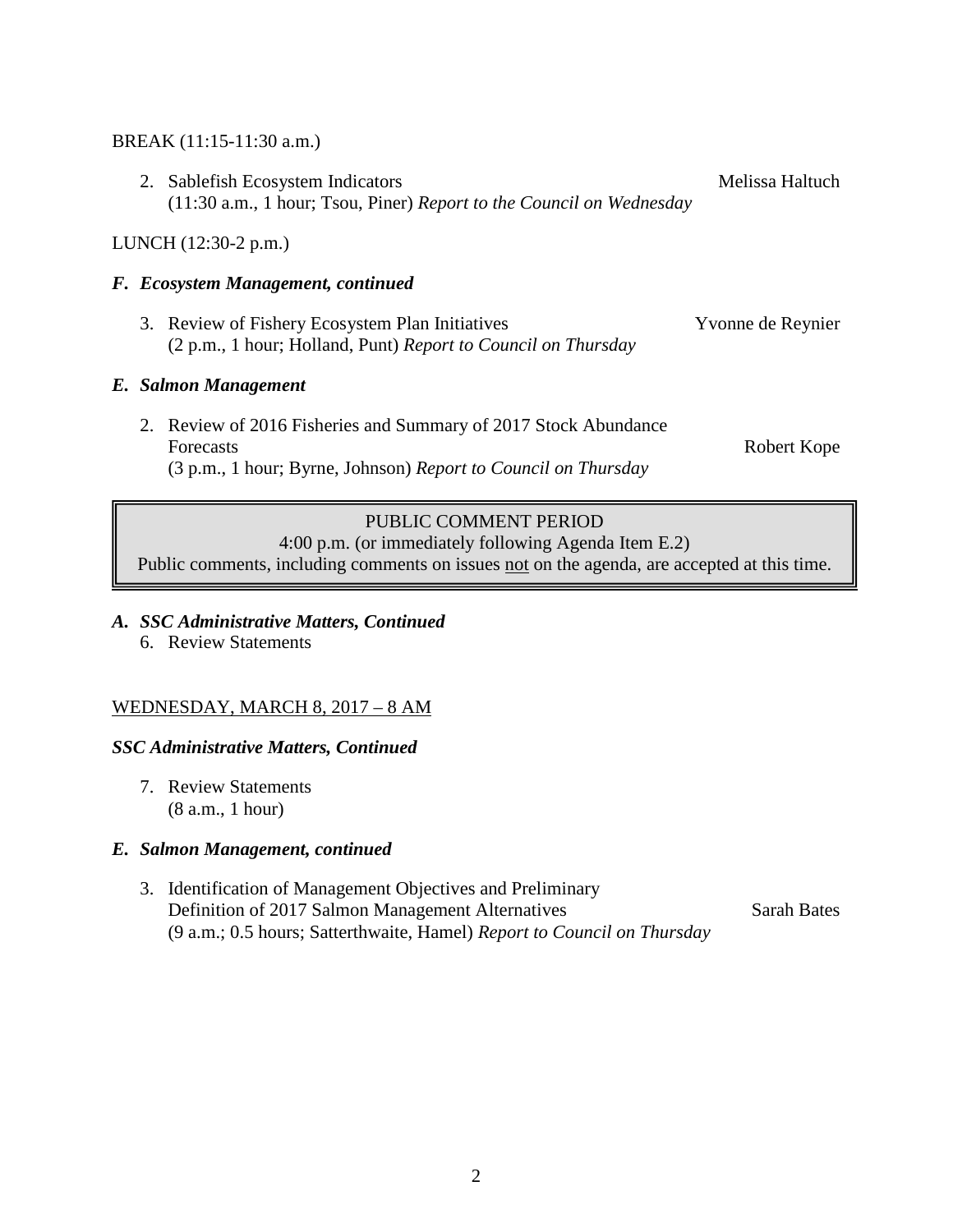### *I. Groundfish Management (continued)*

- 2. Reports and Recommendations from Groundfish Science Workshops and Methodology Reviews
	- a. Productivity Workshop Report Martin Dorn Martin Dorn
	- b. Historical Catch Reconstruction Workshop Report David Sampson
	- c. Report from the Groundfish Assessment Methodology Review David Sampson (9:30 a.m.; 1.25 hours; Sampson, Field) *Report to Council on Saturday*

## BREAK (10:45-11 a.m.)

## *SSC Administrative Matters, Continued*

8. Discussion of the Central Subpopulation of Northern Anchovy Overfishing Limit: Process and Timeline André Punt and Lorna Wargo (11 a.m., 1 hour; Hamel, Satterthwaite) *Report to Council in April*

## LUNCH (12-1 p.m.)

## *I. Groundfish Management*

1. Salmon Endangered Species Act (ESA) Consultation Analysis Susan Bishop, Paul Moran, and Sean Matson (1 p.m., 1 hour; Budrick, Sampson) *Report to Council on Friday*

## *SSC Administrative Matters, Continued*

9. Review of the Proposed Methodologies in the Amendment 28 Essential Fish Habitat Process Brett Wiedoff and Jim Seger (2 p.m., 1 hour; Speir, Harte) *Report to Council in June*

## BREAK / STATEMENT WRITING AND PRINTING (3-3:30 p.m.)

10. Review Statements (3:30 p.m.)

## **ADJOURN**